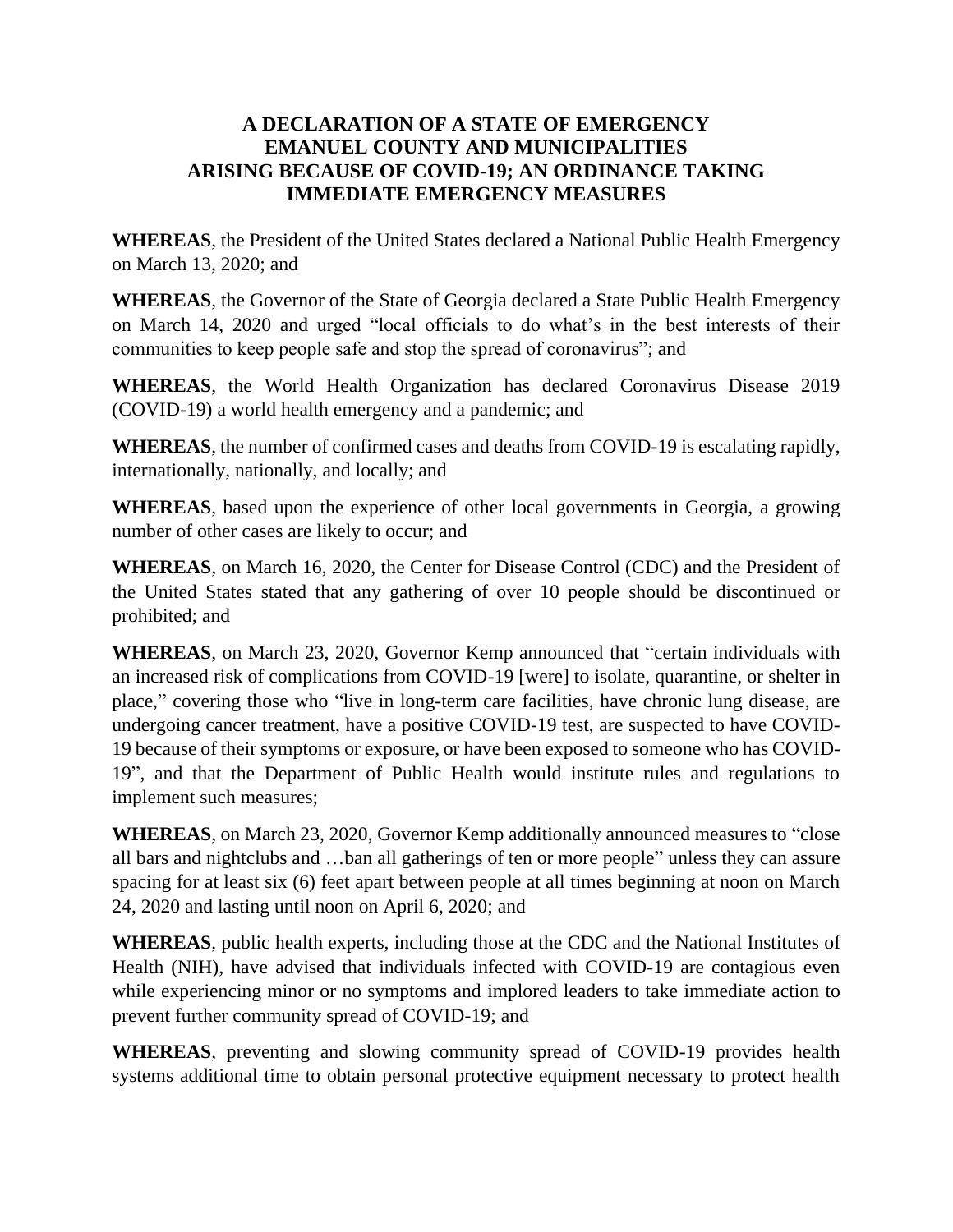care workers and medical equipment necessary to treat COVID-19, and is therefore vital to the health of the nation;

**WHEREAS**, in the judgment of Emanuel County and its Municipalities, there exist emergency circumstances located within its jurisdiction requiring extraordinary and immediate response for the protection of the health, safety, and welfare of the citizens of the community, the state, and the nation; and

**WHEREAS**, it is essential for the governing authority of the Emanuel County Commissioners and Municipal Officials to act immediately in order to minimize the spread of COVID-19 and to prevent or minimize sickness, injury, or death, to people and damage to property resulting from this public health crisis; and

**WHEREAS**, O.C.G.A. § 38-3-28 provides the political subdivisions of this state with the authority to make, amend, and rescind such orders, rules, and regulations as may be necessary for emergency management purposes to supplement rules and regulations promulgated by the Governor during a State of Emergency; and

**WHEREAS**, the United States Supreme Court has previously held that "upon the principle of self-defense, of paramount necessity, a community has the right to protect itself against an epidemic of disease which threatens the safety of its members"; and

**WHEREAS**, the Emanuel County Code and Municipal Charters provide the governing authority with the authority to take actions deemed necessary to deal with such an emergency for the protection of the safety, health, and well-being of the citizens of the county; and

**NOW, THEREFORE, IT IS HEREBY DECLARED** that a local state of emergency exists within the County and shall continue until the conditions requiring this declaration are abated.

# **THEREFORE, IT IS ORDERED AND ORDAINED BY THE AUTHORITY OF THE EMANUEL COUNTY BOARD OF COMMISSIONERS and participating Municipalities:**

# **Section 1. Findings of Fact**

For purposes of describing the circumstances which warrant the adoption of an emergency ordinance, Emanuel County Commissioners and Municipalities hereby adopt and make the findings included in the "WHEREAS" clauses as findings of fact.

# **Section 2. Declaration of Public Health State of Emergency**

The Emanuel County Board of Commissioners and Municipalities hereby declare a public health state of emergency within the county because of the proliferation of COVID-19 in the United States and the State of Georgia, which will remain in force and effect for 90 days from the date hereof.

# **Section 3. Public Gatherings on Emanuel County**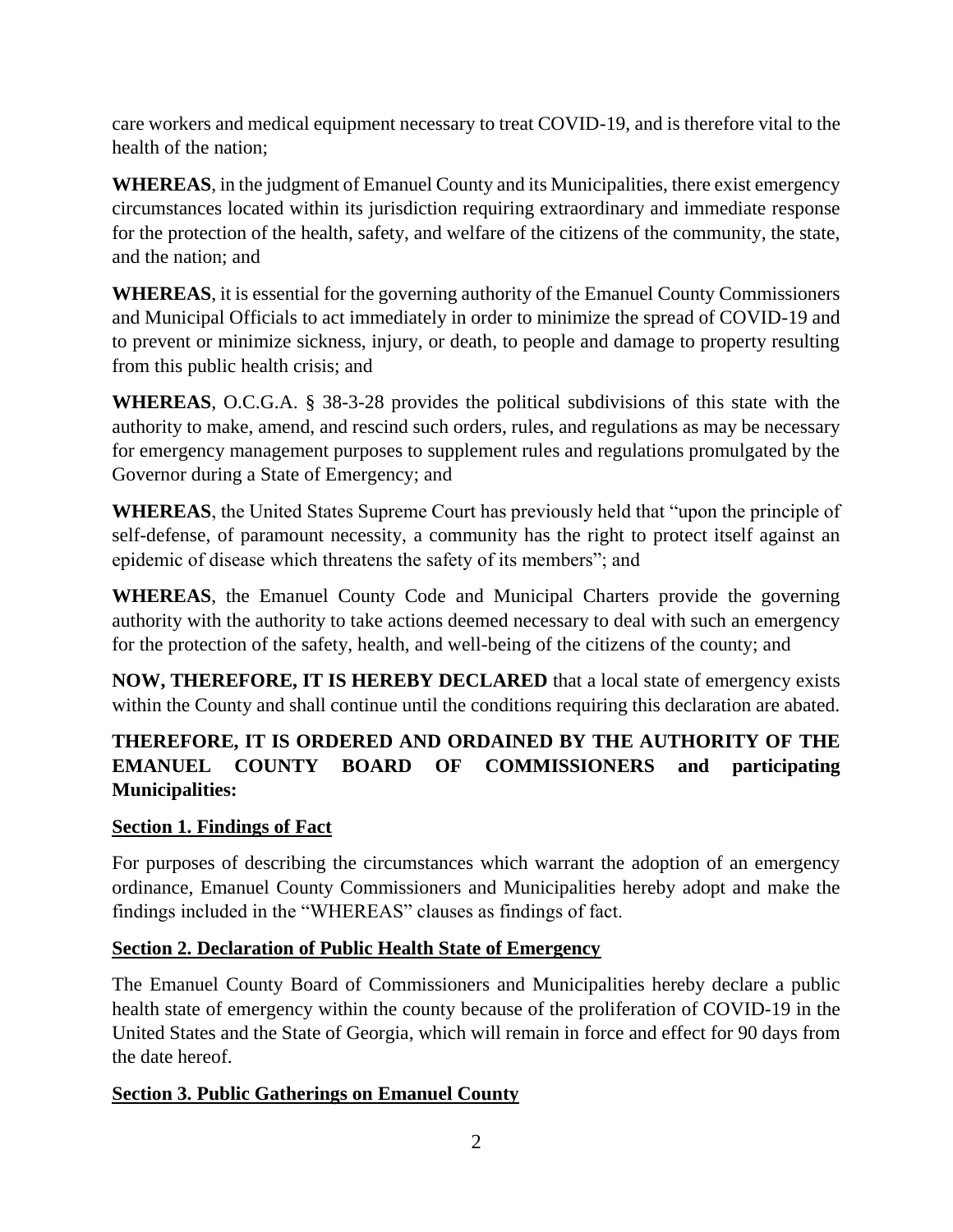For the duration of the declared emergency, there shall be no public gatherings on any property owned or controlled by the County and/or its Municipalities. To avoid confusion, the following definitions shall apply under this Section: a "public gathering" shall mean the organized gathering or assembly of 10 or more persons at a specific location; "property owned or controlled by the Emanuel County Commissioners, its Municipalities, or an authority supported by the Emanuel County Board of Commissioners, which shall include any park, public square, public space, playground, recreational area, or similar place of public gathering, but nothing herein shall prohibit individuals or families from using sidewalks or designated pedestrian areas of parks for walking or other exercise if they are not participating in an organized gathering.

# **Section 4. Classification County and Municipal Services**

For the duration of the declared emergency, the County Administrator and City Administrators/Mayors shall be vested with the following discretion and authority, to wit:

- (a) To categorize County and Municipal services as either "required" or "discretionary," and to periodically review and modify such categories.
- (b) To assign specific employees to required or discretionary services, and to periodically review and modify such assignments.
- (c) To use his or her discretion to permit employees to telework.
- (c) To temporarily suspend the provision of discretionary services and to direct employees who provide discretionary services not to report to work until such time as the service suspension is lifted or until such time as the County Administrator/City Administrator/Mayor redirects the employee to other services.
- (d) To contract for and expend non-budgeted sums and services, as may in his or her discretion be required to meet the demands upon government and services of the County for the duration of the declared emergency, including therein authority to spend such sums from the reserves of the County, or Municipality. Any such nonbudgeted expenditures shall be reported to the respective governing authority.
- (e) To maintain, to the best of the ability of the resources of the County, the provision of essential services, which shall include, but not be limited to, public safety, public works, healthcare, and building permits.

#### **Section 5. Eating Establishments**

Restaurants and other eating and dining establishments where food is served must cease offering dine-in services but may continue preparing and offering food to customers via delivery, drive-through or take-out services. Patrons, employees and contractors of the establishments must maintain at least six (6) feet of personal distance between themselves and others. If a restaurant is licensed to sell beer and wine for on-premises consumption, such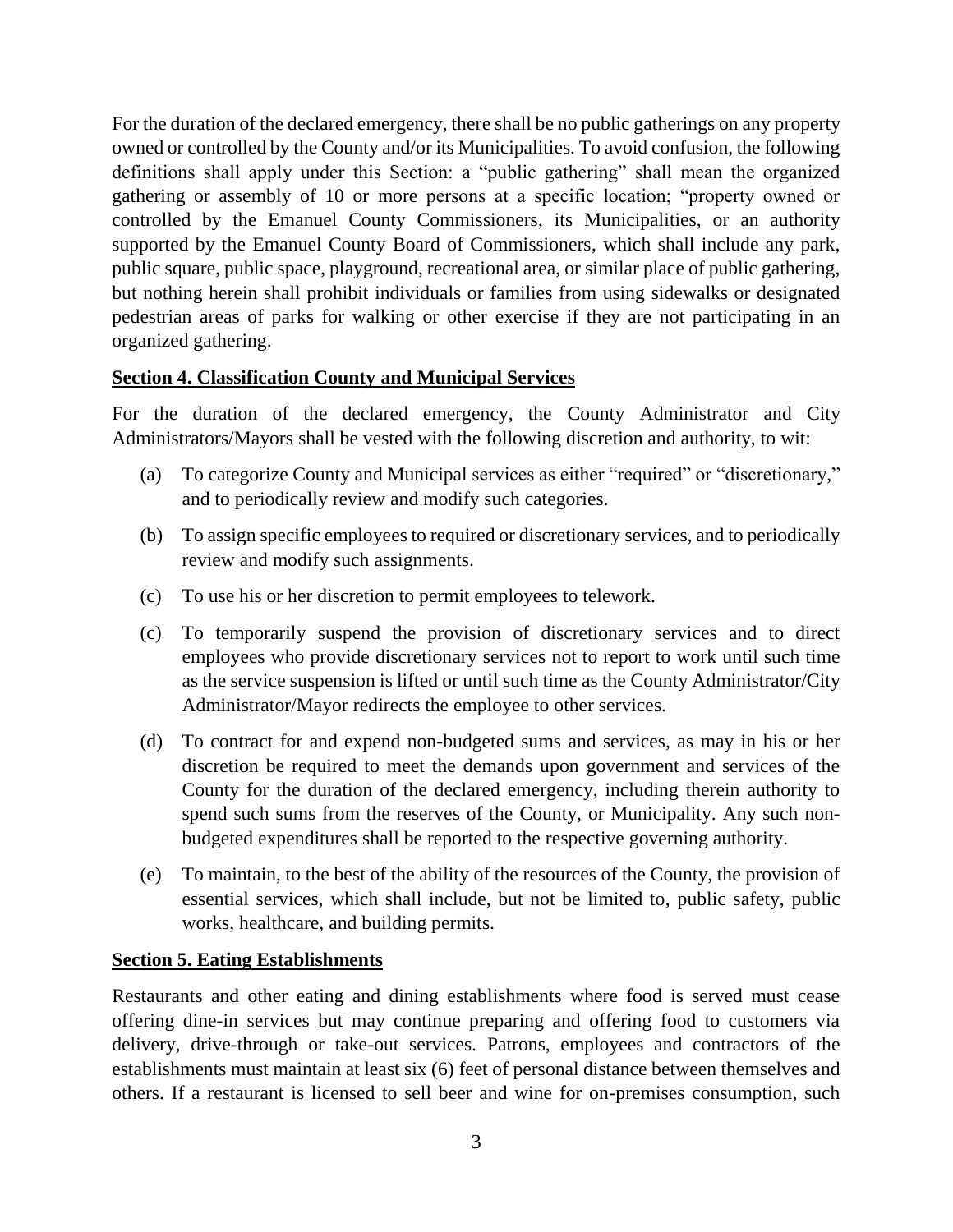restaurant, during the effective dates of this ordinance only, shall be authorized to sell unopened bottles or cans of beer or wine for take-out consumption off-premises;

## **Section 6. Closure of Certain Businesses**

Gyms, fitness centers, pools, social clubs, amusement facilities, bowling alleys, pool halls, theaters, massage parlors, nail salons, and any other similar facility, any facility used for an activity that involves prolonged physical proximity of individuals, and any facility used for entertainment, social, grooming, or general health and wellbeing purposes, must close and remain closed for the duration of this emergency.

# **Section 7. Personal Distance**

All other establishments not covered in Sections 5 or 6 of this Ordinance such as grocery stores, pharmacies, and other businesses which remain open during the emergency must post signage on entrance doors informing consumers to maintain at least six (6) feet of personal distance between themselves and others and shall not allow more than ten (10) people into such establishment at any one time if such social distancing cannot be maintained.

## **Section 9. Gatherings**

Unless otherwise provided, all public and private gatherings of more than ten (10) people occurring outside of a household or living unit are prohibited.

#### **Section 10. Exceptions**

Nothing in this ordinance, however, prohibits the gathering of individuals for the purposes of carrying on business identified as "essential" under O.C.G.A. § 38-3-58, the provision of medical or health services, or critical infrastructure businesses and employees as designated by the Governor or identified by U.S. Department of Homeland Security Cybersecurity and Infrastructure Security Agency (as may be found in the Memorandum on Identification of Essential Critical Infrastructure Workers During COVID-19 Response, or subsequent document).

#### **Section 11. Curfew**

A curfew is imposed from 10:00 p.m. to 6:00 a.m. effective immediately. Residents, unless "exempt individuals" as defined herein, shall remain in their homes or on their property during the curfew period. Exempt individuals include those individuals engaged in the provision of designated, essential services, such as (1) fire; (2) law enforcement; (3) medical and hospital services, including veterinary services; (4) military services; (5) utility emergency repairs; (6) persons seeking emergency medical services or hospital services and those persons assisting such persons; (7) individuals traveling to and from their jobs with appropriate identification and persons traveling to medical facilities; (8) individuals engaged in the delivery of food, medicine, medical supplies, fuel including, but not limited to, the re-stocking of grocery stores, pharmacies, and convenience stores; (9) news media employees; (10) designated employees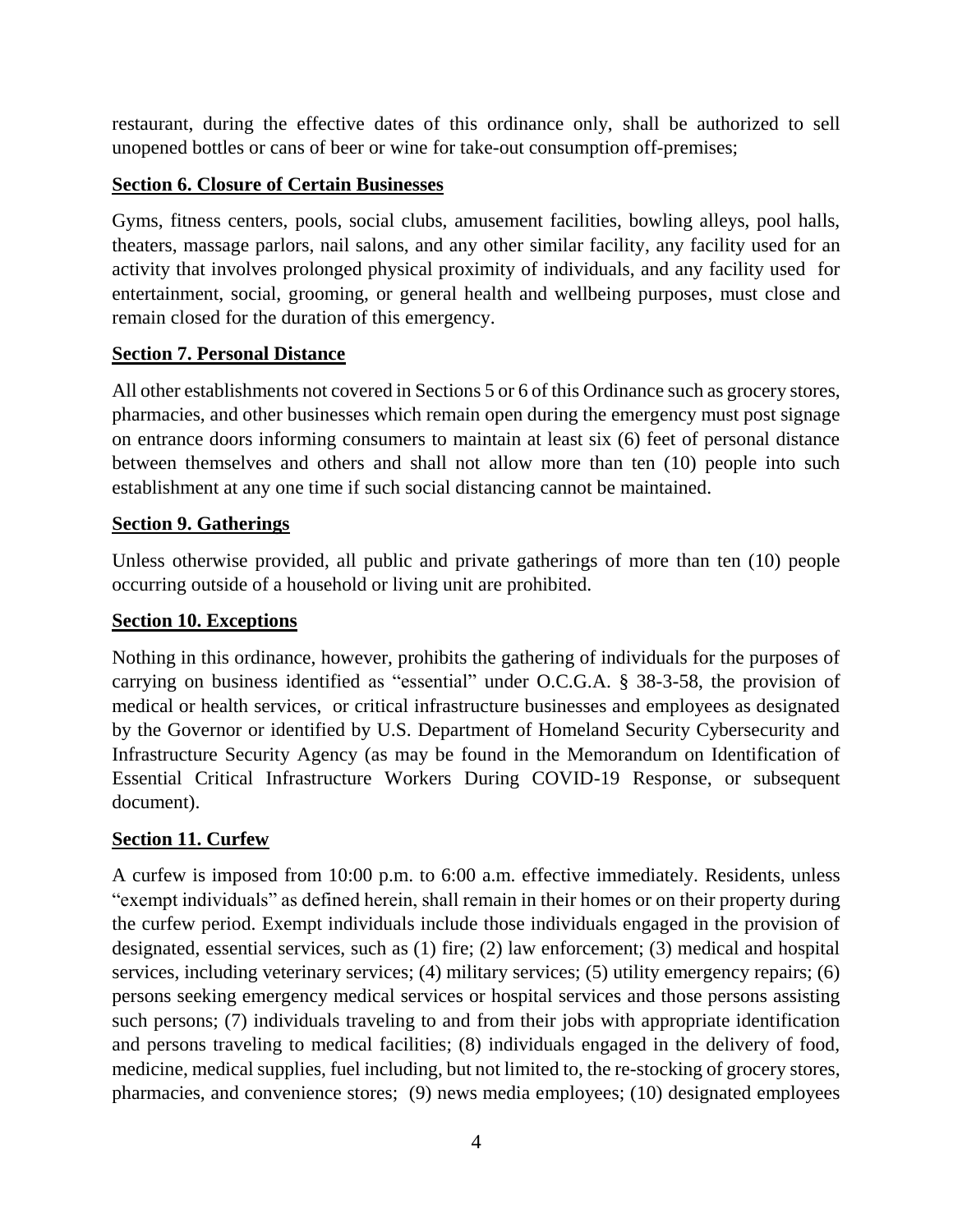or agents of businesses designated by the Georgia Emergency Management Agency as "essential" pursuant to O.C.G.A. § 38-3-58; (11) persons providing necessary care of companion animals in the custody and care of an animal shelter, boarding facility, or kennel and persons walking personal animals; and (12) critical infrastructure businesses and employees as designated by the Governor or identified by U.S. Department of Homeland Security Cybersecurity and Infrastructure Security Agency (as may be found in the Memorandum on Identification of Essential Critical Infrastructure Workers During COVID-19 Response, or subsequent document).

# **Section 12. Procurement**

The governing authority hereby suspends the bid and competitive portions of the County's /City's Procurement Policy or ordinances and authorize the County/City Administrator/Mayor to utilize the single-source policy and to require departments to provide a written justification for the procurement during the effective dates of this Resolution and/or utilize any emergency procurement provisions contained. County/city officials shall continue to seek the best prices during the state of emergency.

## **Section 13.**

All ordinances or parts of ordinances in conflict with the provisions of this Declaration are hereby suspended during the effective dates of this Declaration (or any extension thereof) and the terms and provisions of this Declaration shall prevail.

This Ordinance after adoption by the Emanuel County Commissioners and participating Municipalities and upon approval by the Commissioner Chair/Mayor shall become effective immediately.

ORDAINED AND RESOLVED, this 1<sup>st</sup> day of April 2020.

**Signatures on the next pages.**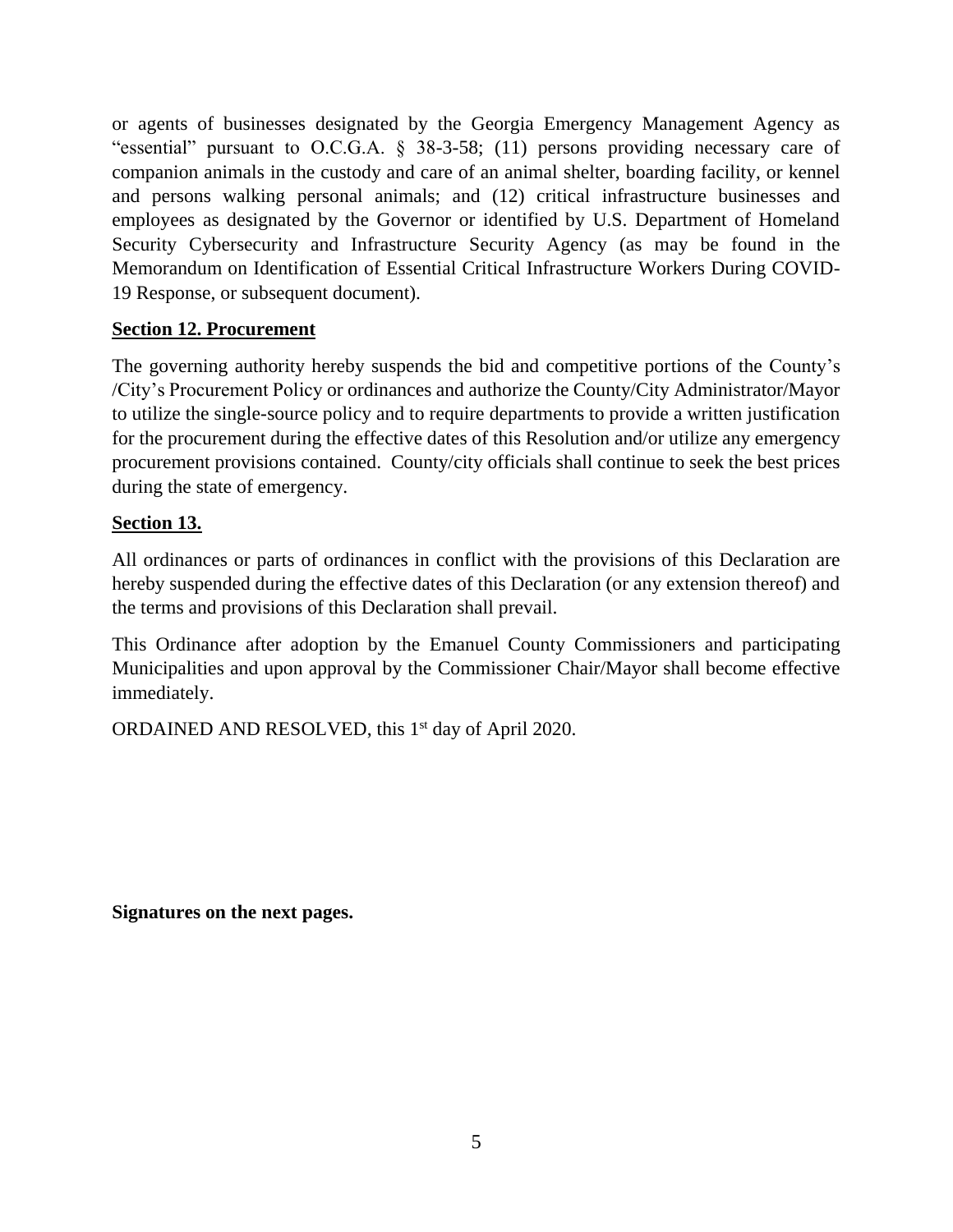Dessie Davis, Chairman Charles Schwabe, Swainsboro Mayor

Attest:

Guy Singletary, Co. Administrator Al L. Lawson, City Administrator

SEAL SEAL

\_\_\_\_\_\_\_\_\_\_\_\_\_\_\_\_\_\_\_\_\_\_\_\_\_\_ \_\_\_\_\_\_\_\_\_\_\_\_\_\_\_\_\_\_\_\_\_\_\_\_\_\_

\_\_\_\_\_\_\_\_\_\_\_\_\_\_\_\_\_\_\_\_\_\_\_\_\_\_ \_\_\_\_\_\_\_\_\_\_\_\_\_\_\_\_\_\_\_\_\_\_\_\_\_\_

Matt Donaldson, Twin City Mayor Wynola Smith, Adrian Mayor

Attest:

SEAL SEAL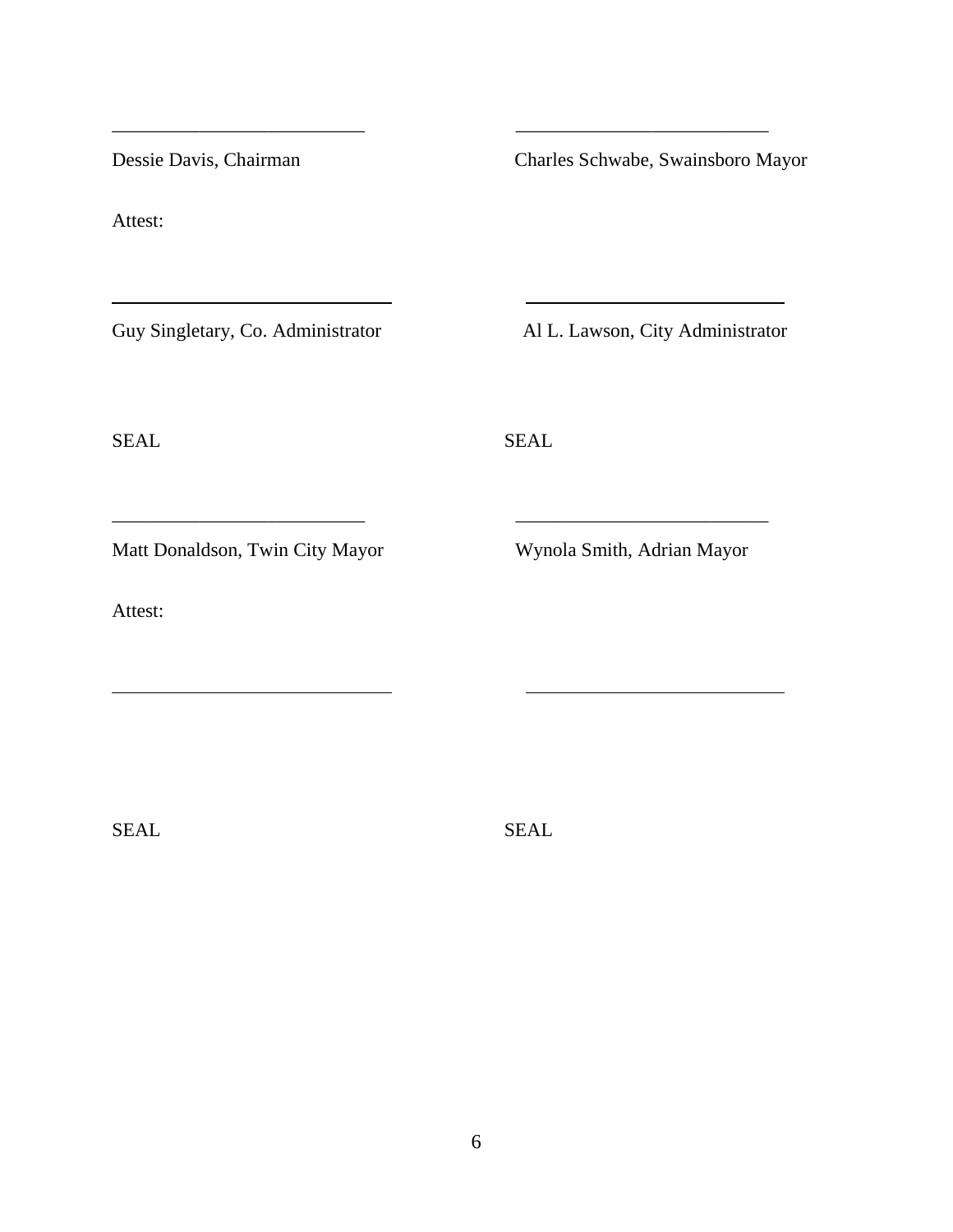Attest:

Shelly Wimberly, Nunez Mayor Mickey Lindsey, Oak Park Mayor

SEAL SEAL

\_\_\_\_\_\_\_\_\_\_\_\_\_\_\_\_\_\_\_\_\_\_\_\_\_\_ \_\_\_\_\_\_\_\_\_\_\_\_\_\_\_\_\_\_\_\_\_\_\_\_\_\_

\_\_\_\_\_\_\_\_\_\_\_\_\_\_\_\_\_\_\_\_\_\_\_\_\_\_ \_\_\_\_\_\_\_\_\_\_\_\_\_\_\_\_\_\_\_\_\_\_\_\_\_\_

Attest:

Regan Slater, Stillmore Mayor Willie Worthen, Garfield Mayor

SEAL SEAL